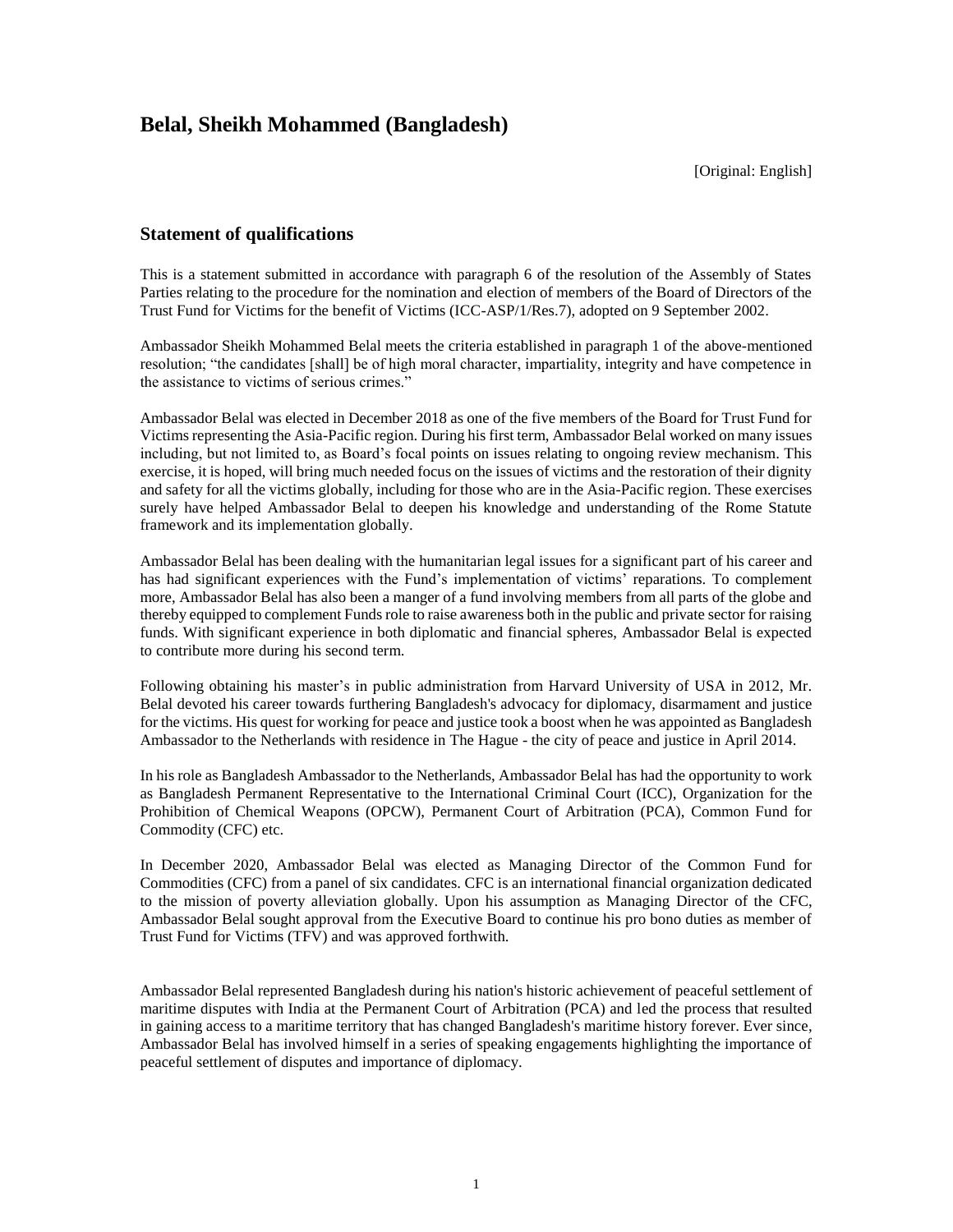During his tenure as Bangladesh Ambassador to the Netherlands, Ambassador Belal was elected as Chairperson of the Executive Council of the OPCW for the 2017-2018 term. Mr. Belal was the first-ever Chairperson from Bangladesh in the twenty years' plus history of the OCPW. Although his tenure as the Chair of the Executive Council, an apex organ of OPCW comprising 41 of the OPCW's 193 member States, was hugely challenging because of civil war in Syria and repeated alleged uses of chemical weapons in several countries, Mr. Belal conducted his business with utmost professionalism and sincerity.

Ambassador Belal oversaw the process of appointment of the incumbent Director-General of the OPCW, which happens only after eight years, to the satisfaction of all. His innovative, calm and candid approach helped conclude this rather arduous job in the shortest possible time. The hallmark of Mr. Belal's tenure as Chairperson of the Executive Council was his ability to engage almost all 193 State Parties in the affairs of the OPCW despite his mandate to work as Chair of the 41-member Executive Council.

Always on the look-out for innovations and creativity, Mr. Belal remained engaged with all key stakeholders in dialogue and negotiations to pursue consensus culture of the organization. In addition to his role as Chair of the Executive Council, Mr. Belal also worked in a host of other capacities like Chairperson of Credential Committee for the Conference of State Parties (CSP), Vice Chairperson for the CSP of OPCW as well as Vice-Chairperson of the Governing Council of the CFC.

In his engagements with the Court, Mr. Belal has been a constant voice and activist for the cause of victims. Perhaps this was the reason why the Bureau appointed him as "Facilitator for the Trust Fund of Victims" for the term 2015-2016. Ambassador Belal was also a member, of panels of Ambassadors, appointed by the President of the Assembly of States Parties for nomination of Head of Independent Oversight Mechanism at the Court in the recent past.

While working with the Trust Fund for Victims, Mr. Belal had been a constant promoter of innovative outreach for fund raising and has since been pursuing TFV bring much needed dynamism for fund rising in both public and private spheres. Mr. Belal is a believer in sincere outreach no matter how odd it may initially seem. Given his years of experiences in Washington DC, as Deputy Ambassador of the Bangladesh Embassy in the United States of America, Mr. Belal is not only conversant with the fund-raising culture in the United Sates, but also remained in contact with a good number of fund raising experts there. It is expected that Mr. Belal will be hugely helpful in complementing the Trust Fund for Victims' fund raising drive in the future.

Mr. Belal's conviction in the wellbeing of victims is more than personal. Given his upbringing, in the early years of Bangladesh's independence, after a bloody war and genocide, Ambassador Belal took upon himself the cause of coming to the aid of victims. It is because of this belief and spirit of making a difference, Mr. Belal has represented Bangladesh to all the sessions of the Assembly of State Parties to the Rome Statute from 2015 to 2020. He has been a voice for geographical and gender balance in the Court and beyond. It was during his tenure that Bangladesh was elected during the eighteenth session of the Assembly, in 2017, as a member of the Bureau, for the first time ever.

Before coming to The Hague, Mr. Belal worked as Director General in the Ministry of Foreign Affairs of Bangladesh with jurisdiction over East Asia and the Pacific. During his tenure as Director General, Mr. Belal was instrumental in spearheading Bangladesh's relations with a good number of countries like Australia, New Zealand, People's Republic of China, Republic of Korea, Democratic Republic of Korea, Japan, and a number of Pacific Island countries. At the same time, Mr. Belal also acted as focal point for the government of Bangladesh for a number of international and regional organizations. During this time, Mr. Belal also led his country's delegation in a number of international and regional organizations.

Mr. Belal, despite overwhelming engagements with his present job, continues his voluntary portfolio as President of Alumni Association of Institute of Forestry and Environmental Sciences (IFESCU), Chittagong University in his home country. Given his leadership and known fund raising prowess, Ambassador Belal has been working hard to establish the first-ever career development center for students of his Institute and making sure that incoming students will be much better endowed to take up the challenges of a climatically vulnerable country like Bangladesh.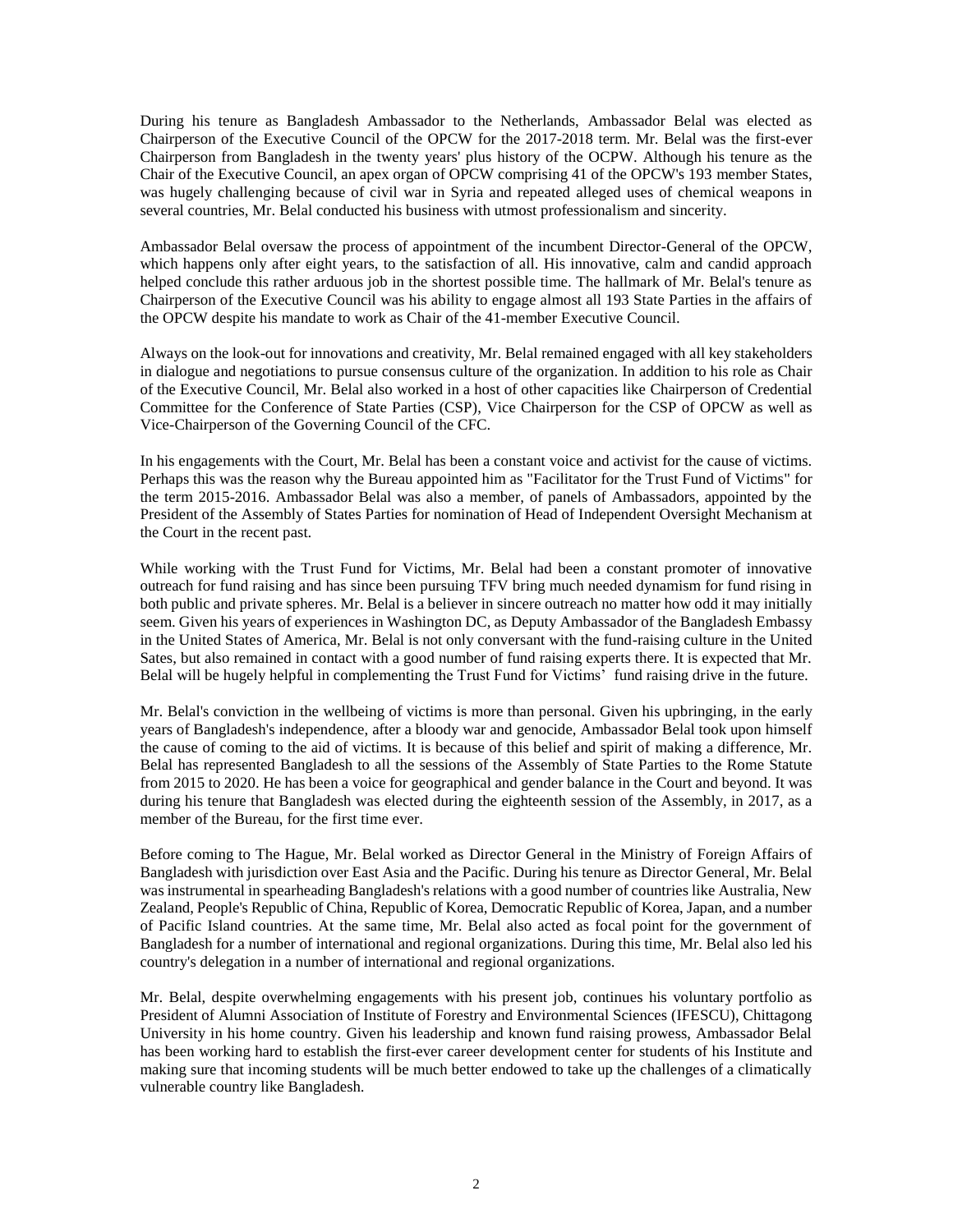In his pro bono role as Director of "Center for Asia Leadership" in the Harvard University, USA, Mr. Belal has been instrumental in arranging exchange of visits of students and fellows from Harvard University to Bangladesh on a regular basis. As an active member of alumni in the Harvard and few other universities, Mr. Belal is blessed to have a vast network of friends and peers across the globe. Ambassador Belal looks forward to availing their good will to make the workings of Trust Fund for Victims as a vocation for all people to bring much needed solace to the victims.

### **Personal details**

Name: Sheikh Mohammed Belal (Mr.) Place and date of birth: Chittagong, Bangladesh, 5 October Marital status: Married, two children Nationality: Bangladeshi Profession: Diplomat and International Foreign Service.

# **University education:**

2012: Masters in Public Administration (MPA), Harvard Kennedy School, United States of America. 1995: Masters in Foreign Affairs and Trade, Monash University, Australia 1990: Bachelor of Science in Forestry, University of Chittagong, Bangladesh

# **Profile**

-An activist of "humanity first" and engaged with the alleviation of poverty globally.

-Diplomat and International Civil Servant with experience of over 30 years in diplomacy, trade, investment, disarmament, peace, and justice.

- Passionate activist of justice, rule of law and human rights.

- Professional Mediator with excellent negotiating skills.

- Manager with proven innovative and creative leadership skills.

- Economic diplomat with entrepreneurship skills in both the public and private sectors.
- Environmental activist aimed at honing skills to address the challenges of climate change.
- -A promoter of geographical and gender balance in all organizations.

-A strong advocate for international judicial mechanisms and inter-state cooperation to bring perpetrators to justice while ensuring justice to victims.

-An activist for a connectivity driven world where poverty is a responsibility of all.

# **Professional working experience**

April 2020 to present: Managing Director, Common Fund for Commodities (CFC), Amsterdam.

#### 2014 to 2020

-Ambassador Plenipotentiary and Extraordinary to The Netherlands, Bosnia and Herzegovina, and Croatia; and Poland (now concluded).

-Bangladesh Permanent Representative to all legal institutions including: the International Criminal Court (ICC), International Court of Justice (ICJ) and the Permanent Court of Arbitration(PCA), the Common Fund for Commodities (CFC), the Organization for the Prohibition of Chemical Weapon (OPCW).

# $2012 - 2013$

Director General in the Ministry of Foreign Affairs of Bangladesh with jurisdiction over East Asia and the Pacific and Bangladesh focal point for a number of regional and international organizations. Helped bringing "connectivity" as a core activity of Bangladesh Foreign Policy.

#### 2011-2012

Attended Masters in Public Administration in the Harvard Kennedy School, USA.